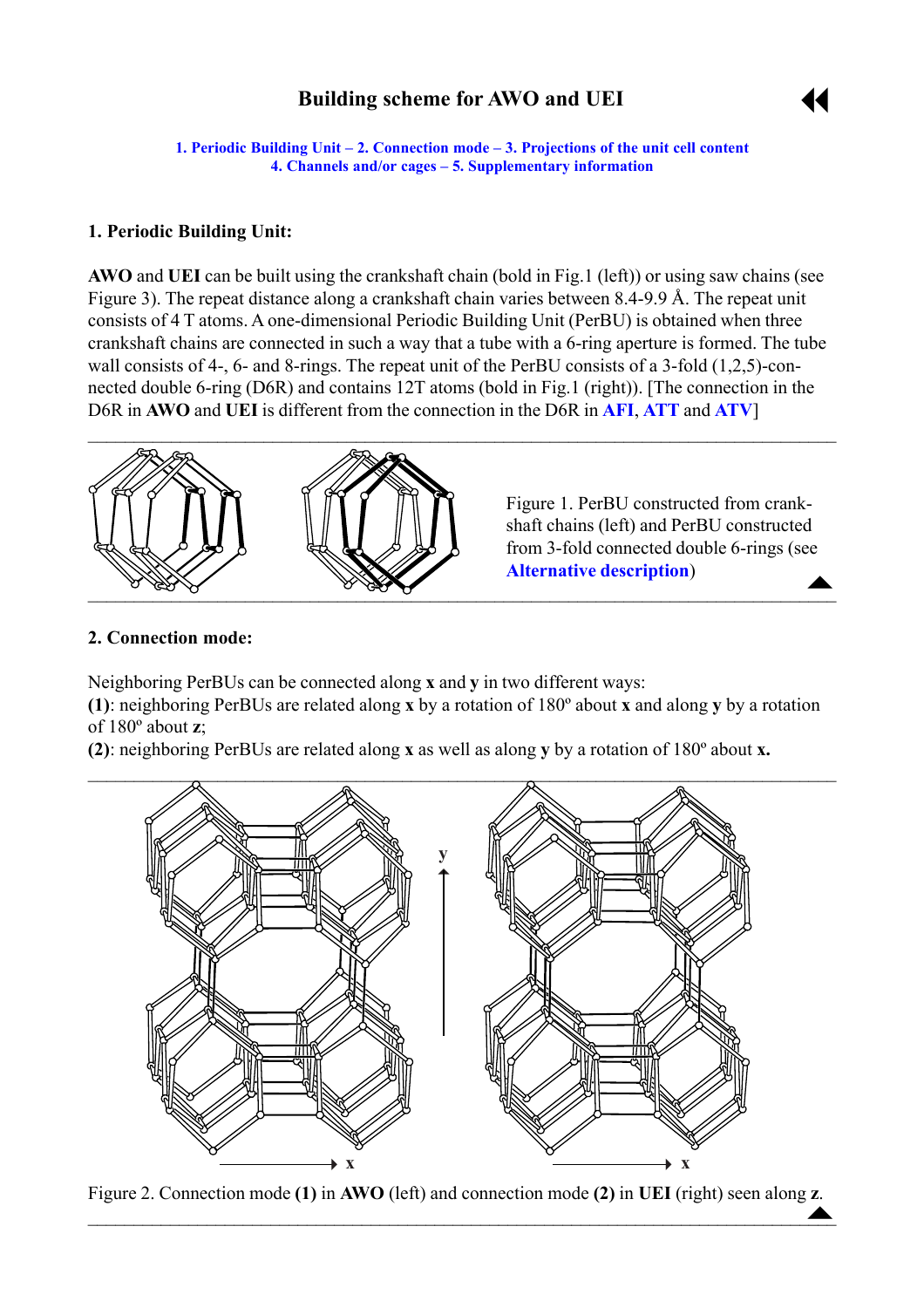<span id="page-1-0"></span>



## **4. Channels and/or cages:**

The large cavities in **AWO** and **UEI** consist of two (fused) double 8-rings (D8Rs) with side-pockets of 4- and 6-rings. The D8Rs are interconnected through an 8-ring as shown in Figure 4 on next page. The **[pore descriptor](http://www.iza-structure.org/databases/ModelBuilding/Introduction.pdf)** is added in the Figure. Interconnected one-dimensional channels are parallel to *a* (in **AWO**) and to *b* (in **UEI**).

 $\mathcal{L}_\mathcal{L} = \{ \mathcal{L}_\mathcal{L} = \{ \mathcal{L}_\mathcal{L} = \{ \mathcal{L}_\mathcal{L} = \{ \mathcal{L}_\mathcal{L} = \{ \mathcal{L}_\mathcal{L} = \{ \mathcal{L}_\mathcal{L} = \{ \mathcal{L}_\mathcal{L} = \{ \mathcal{L}_\mathcal{L} = \{ \mathcal{L}_\mathcal{L} = \{ \mathcal{L}_\mathcal{L} = \{ \mathcal{L}_\mathcal{L} = \{ \mathcal{L}_\mathcal{L} = \{ \mathcal{L}_\mathcal{L} = \{ \mathcal{L}_\mathcal{$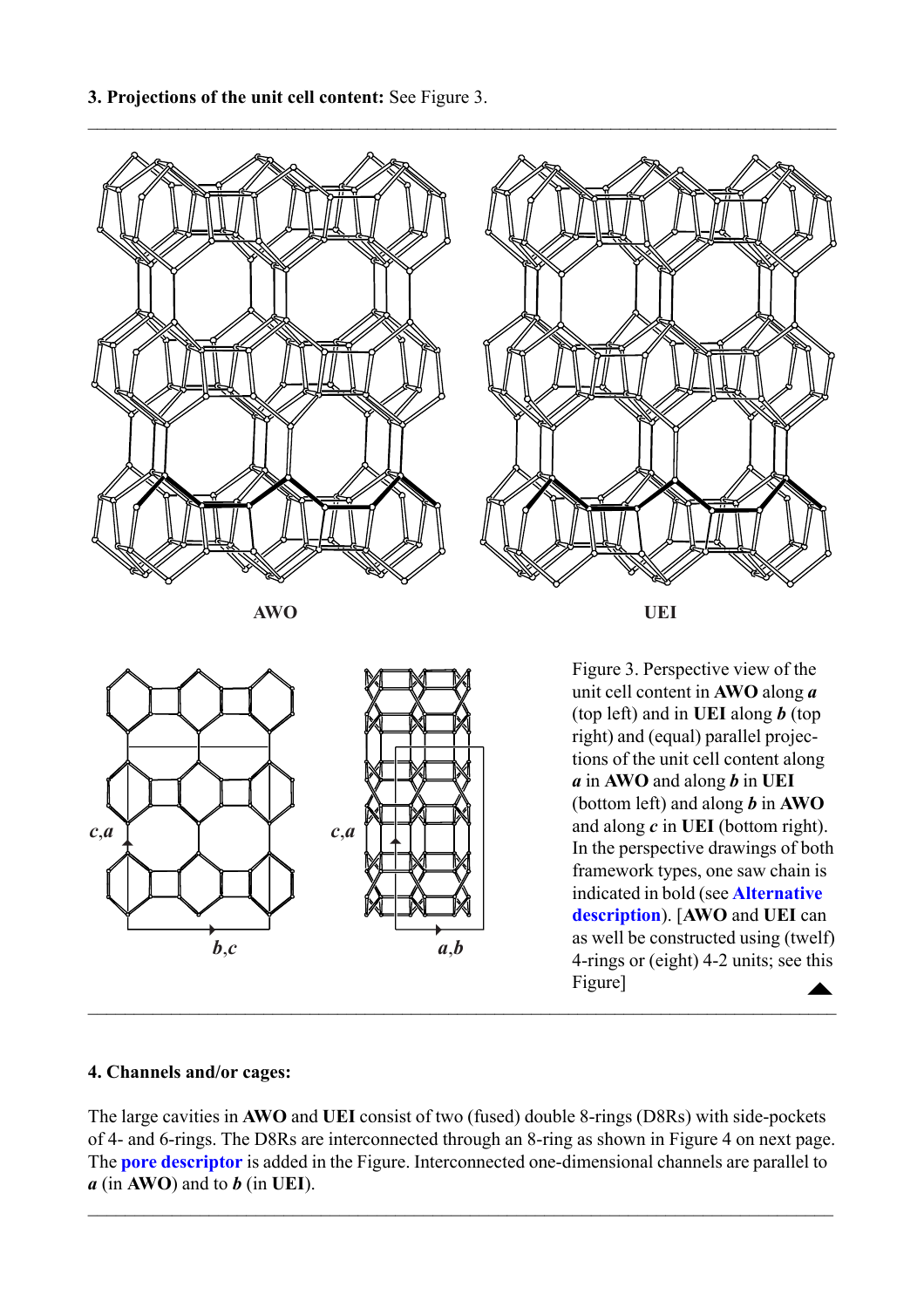<span id="page-2-0"></span>

Figure 4. (a): Large cavities in **AWO** seen along *a* (left) and in **UEI** along *b* (right); (b): Interconnected channels parallel to *a* and *b* are formed when cavities in **AWO** and **UEI** are linked along *a* (left) and along *b* (right), respectively.  $\begin{array}{c}\n\blacktriangle\n\end{array}$ 

 $\overline{\phantom{a}}$  , and the contribution of the contribution of the contribution of the contribution of the contribution of  $\overline{\phantom{a}}$ 

## **5. Supplementary information:**

## *Other framework types containing crankshaft chains*

In several framework types at least one of the unit cell dimensions is between 8.4 and 9.9 Å. In many cases this indicates the presence of crankshaft chains.

In the **[INTRO](http://www.iza-structure.org/databases/ModelBuilding/Introduction.pdf)** pages links are given to detailed descriptions of these framework types (choose: **Crankshaft chains**). There is also a link provided to a summary of the Periodic Building Units used in the building schemes of these framework types (choose: **Appendix**; **Figure 3**).

## *Alternative description of* **AWO** *and* **UEI** *using saw chains*

In several framework types at least one of the unit cell dimensions is  $\sim$  n\*7.5 Å (with n = 1,2..etc.). In many cases this indicates the presence of saw chains. **AWO** and **UEI** can be built using (twisted) saw chains that are parallel to *b* in **AWO** and to *c* in **UEI** (see Figure 3). In both framework types the